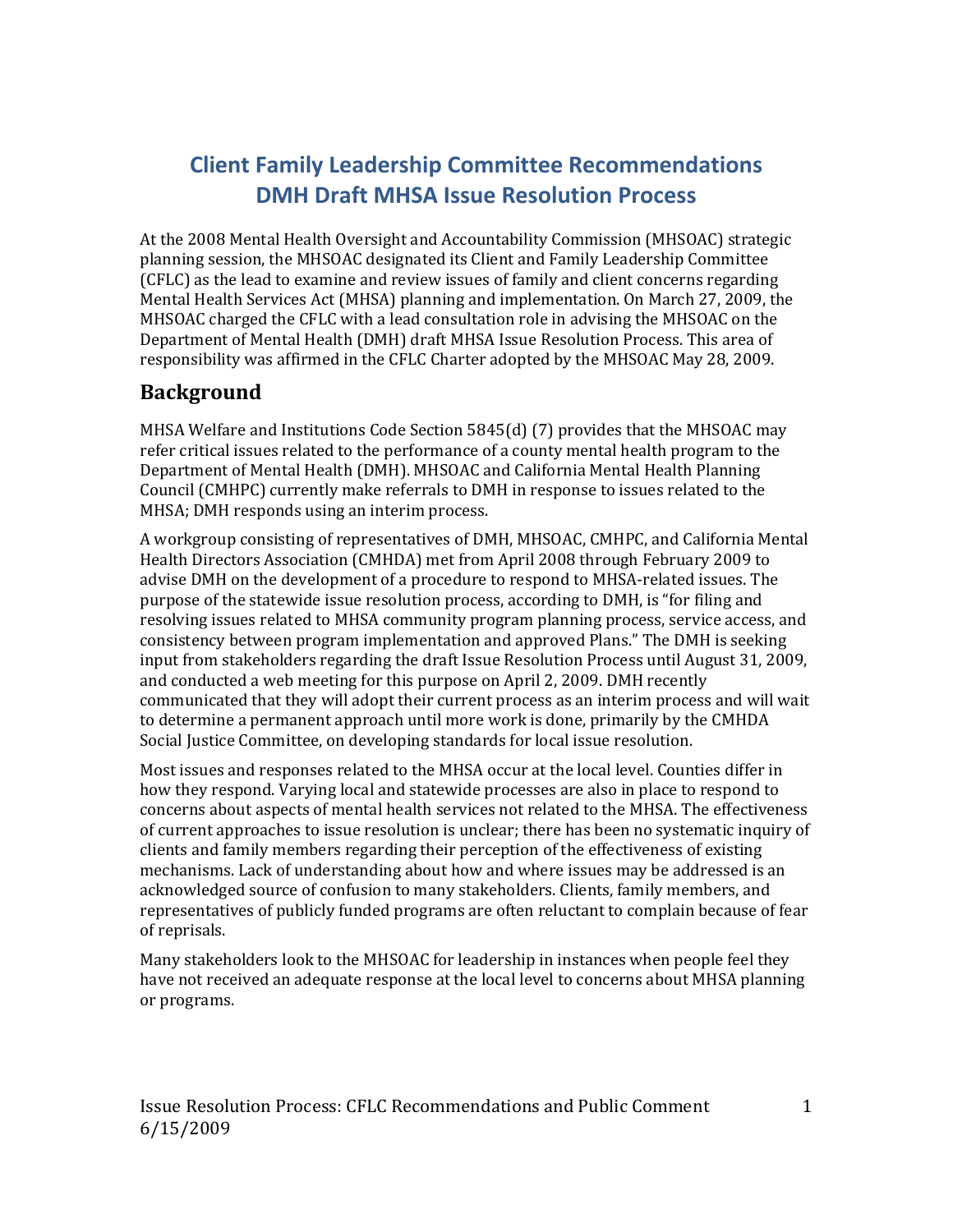# **MHSA Issue Resolution (IR) Introductory comments: Commissioner Vega**

The MHSOAC Client and Family Leadership Committee (CFLC) has prepared this document in response to the DMH process for Issue Resolution (IR) draft as charged by the OAC Commission. In its deliberations the CFLC membership treated the map and workflow promulgated by DMH at length and several of the points herein refer specifically to this. In addition the CFLC membership agreed with the MHSOAC's stated position affirming the importance of local IR and have identified policy and process recommendations grounded in the spirit of the MHSA that inhere to these levels as well.

The CFLC, in its mission to empower the MHSOAC with expertise and insight emerging from the lived experience of mental health clients, parents and family, has treated IR in general and the DMH-IRP specifically from the perspective of those who are historically left out of the process of program, service and policy planning, while remaining those most personally effected by lack of services, inappropriate and/or abusive services and practices which diminish rather than foster recovery from the effects of mental illnesses.

The present document then focuses on representing the interests of clientinvolvement and family empowerment with regards to MHSA planning, implementation and services. These recommendations, then, may be less relevant to other stakeholders, concerned parties and organizational or individual issues that emerge within the same broad MHSA sphere. Provider programs, CBOs and governmental entities have unique and valid needs to which a comprehensive IR system should ultimately be responsive. In addition IRPs are already in effect for service-related client issues as provided by statute and the role of these in a broad framework that focuses on MHSA should be examined. Optimally, process recommendations for IR on local, regional and state levels that would be keyed to the concerns of all stakeholders would necessitate a broader workgroup. (It is currently proposed, for example, that the MHSOAC is expanded upon this work through a workgroup that entails representatives of these other interest areas in order to achieve this.)

Notwithstanding, many community partner organizations, mental health providers and stakeholders have identified with the same values that undergird the membership and focus of the CFLC. It is these values, in addition to special experience of the symptoms of mental illness, mental health treatment and services, and the effects that these have on the ability of families and individuals to live meaningful lives, that form the basis of all recommendations herein listed.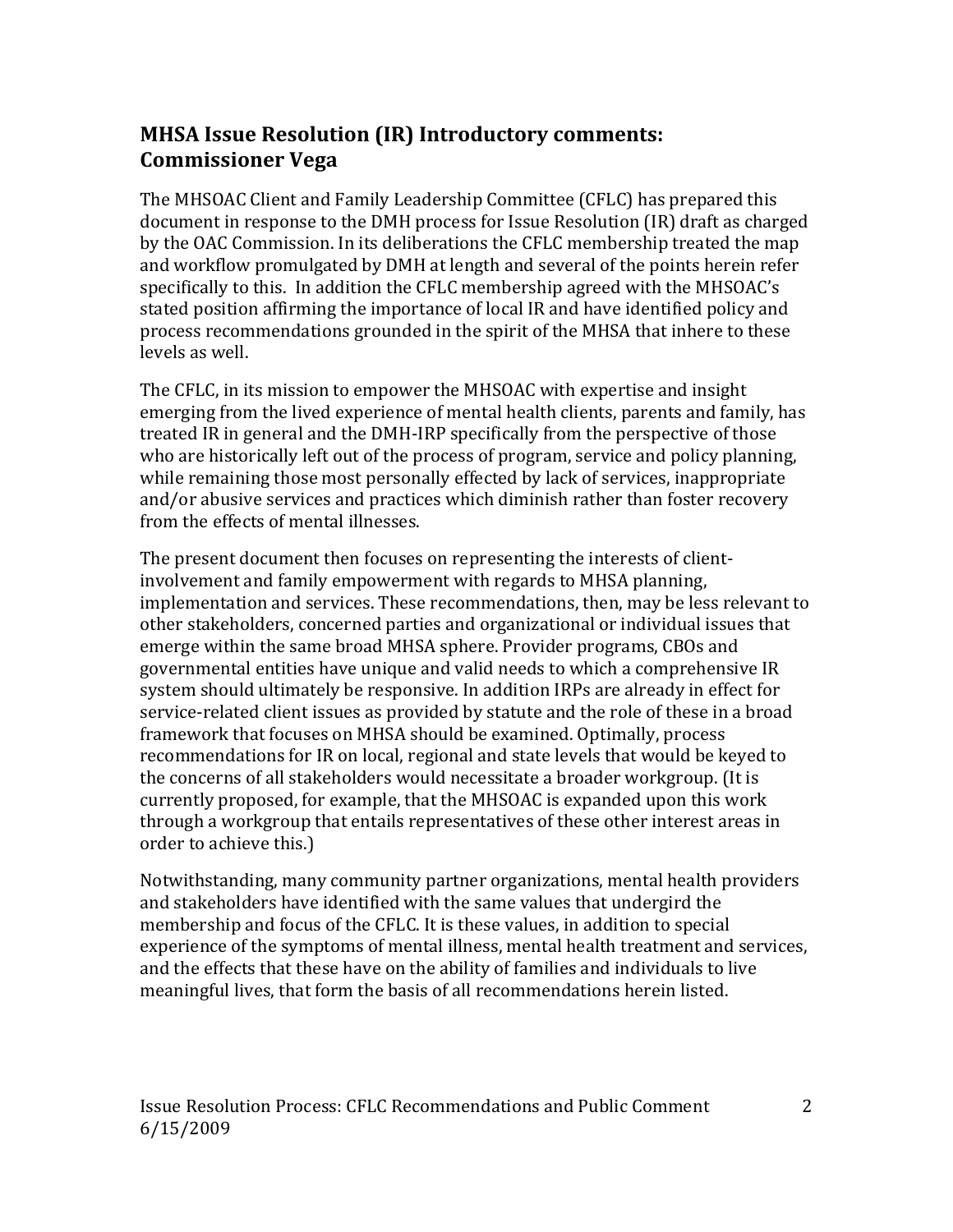These values are:

- 1. Inclusivity. "Nothing about us without us." Clients and family, as the people most personally affected by mental illness and its treatment, should be consulting partners in issue investigation, arbitration and resolution. Review bodies associated with IR should therefore always have clients and family within their membership. The MHSOAC, MH Planning Council and all California county MH boards and commissions have this requirement, as do MHSA planning bodies statewide.
- 2. Respect/Trust. Ultimately any IR should build trust and collaboration between entities involved in order to advance understanding and quality improvement for mental health services and systems. Consumers and family have historically not been respected by providers and systems, sometimes fostering a general climate of mistrust. The MHSA stakeholder process was designed to engender this trust by convening government, clients, families and providers stakeholders for collaborative creation of MHSA plans. In any case an atmosphere which respects individuals and organizations and treats raised issues as both valid and valuable *a-priori* is essential characteristic of an effective IRP.
- 3. Objectivity/autonomy. In order to ensure that IR processes are not dominated by organizations or entities compromised by any of the variety of possible conflicts of interest, and to ensure fairness to all parties involved, bodies or offices which are free of these should be charged with ultimate arbitration and decision making authority. Alternatively, bodies that represent a broad spectrum of interests and of which the community approves, such as MHSA stakeholder groups that have representation and faith of consumer and families, may support this interest.
- directions. 4. Transparency/openness/communication. IR is not a guarantee of satisfaction to any party. However a process which is fair and open serves the interests of all involved. Transparency is served when IRPs identify points of responsibility as well as individuals and groups involved in investigation and arbitration, where full disclosure of how individual issues are examined is provided, and where timely and complete communication are at work in all
- 5. Freedom for fear of retaliation. Mental health consumers and former clients in particular fear retaliation based on abusive practices that sometimes occur mental health settings, where, for instance, concerns about an individual provider or program have resulted in restriction of rights and privileges, coercion such as seclusion and restraint and increased medication, neglect and delayed or peremptory discharge from programs. In addition family and other advocates may be shut out of decisions, ignored or subject to ridicule or 'mollycoddled' in response to legitimate issues because they are viewed as sources of trouble rather than insight. Sometimes the perception of the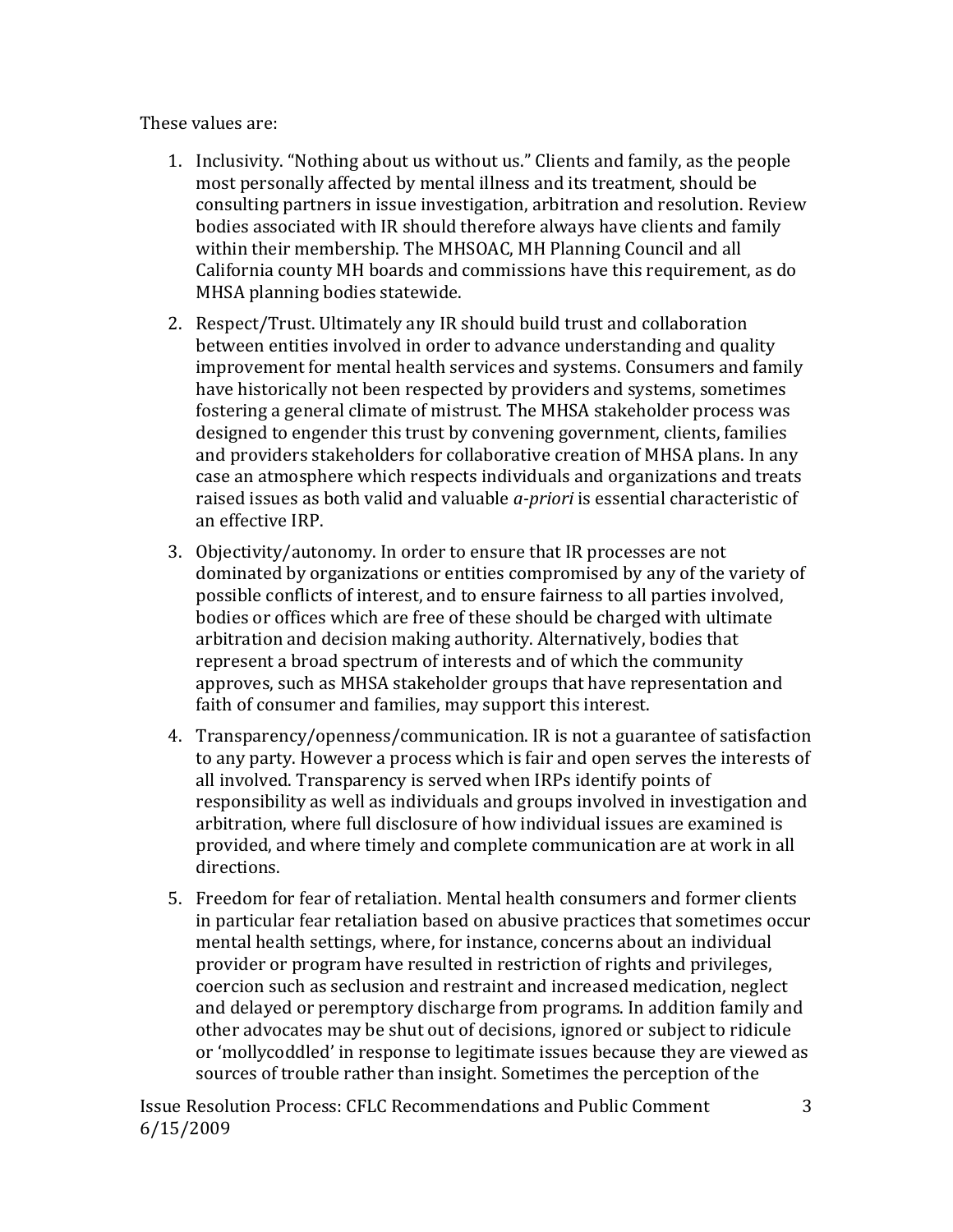possible or actual reprisal is just as damaging to trust between stakeholders as well. Protections such as anonymous vehicles for communicating complaints, whistle-blower protections and identity 'firewalls' may be essential means of reducing fear associating with bringing MHSA issues to local or other authorities.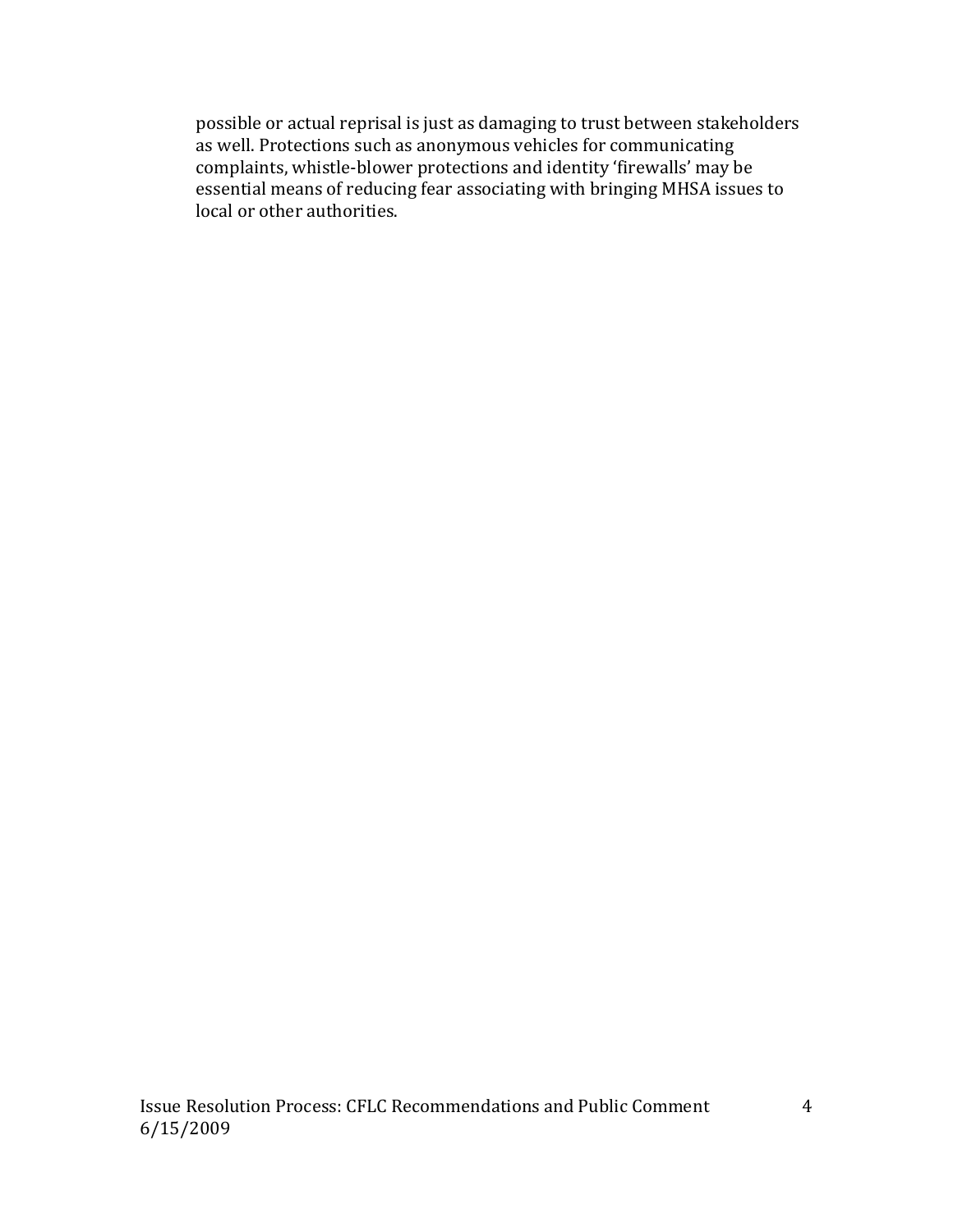## **Issue Resolution: Perspectives of CFLC Members**

CFLC is seeking an issue resolution and grievance process that is easy to understand, accessible, transparent, expedient, and leads to positive outcomes. CFLC wants to ensure that issue resolution supports people to get what they need in an atmosphere of transparency and protection. For CFLC, issue resolution must be about making things work in the spirit of the MHSA, not just compliance with the technicalities

CFLC offers the following recommendations specifically for the statewide process.

1. A statewide process that requires that "Issues regarding the MHSA should be addressed first at the local level, beginning the issue resolution process in an expedient and appropriate manner" requires a local issue resolution process that meets specified standards. CFLC is concerned about an inherent conflicts of interest and power dynamics in local approaches to issue resolution, as well as the concern that it is often impossible to ensure anonymity in local issue resolution.

CFLC envisions two possible resolutions to the "inherent conflict of interest" of requiring people to go through a local process first. The first is for every county to have a completely independent grievance body that includes clients and family members with power to make decisions, with a statewide appeal option. The second removes the requirement to go through a local process and allows the option to go directly to a statewide process.

- 2. A specific office, individual or entity within DMH or other State organization needs to be designated to provide issue resolution.
- 3. Because MHSA adds the element of community planning to potential grievances, there need to be clear standards for how counties are accountable to respond to stakeholder suggestions in community planning.
- 4. More differentiation between the roles of MHSOAC and CMHPC is needed.
- 5. The issue resolution process must ensure anonymity and protection from reprisals. It is essential to have strong, enforceable anti-retaliation (whistle-blower) provisions and to provide a sense of safety to raise issues. Retaliation by counties on individual employees and programs is of concern and needs to be included in "whistleblower" laws and regulations.
- 6. Accessible communication should make clear to members of the community how to raise an issue and get a response. Clients and family members, and other citizens, must understand the issue resolution process and be able to make use of it.
- *7.* Issues at State and local levels should be resolved by a panel that includes clients and family members/parents who are paid for their services. They must have the authority and power to provide resolution.
- These should include a definition of "resolution." 8. The issue resolution process should include minimum standards with consequences.
- 9. People raising an issue need assurance that they will receive a timely response; the time limit should be specified.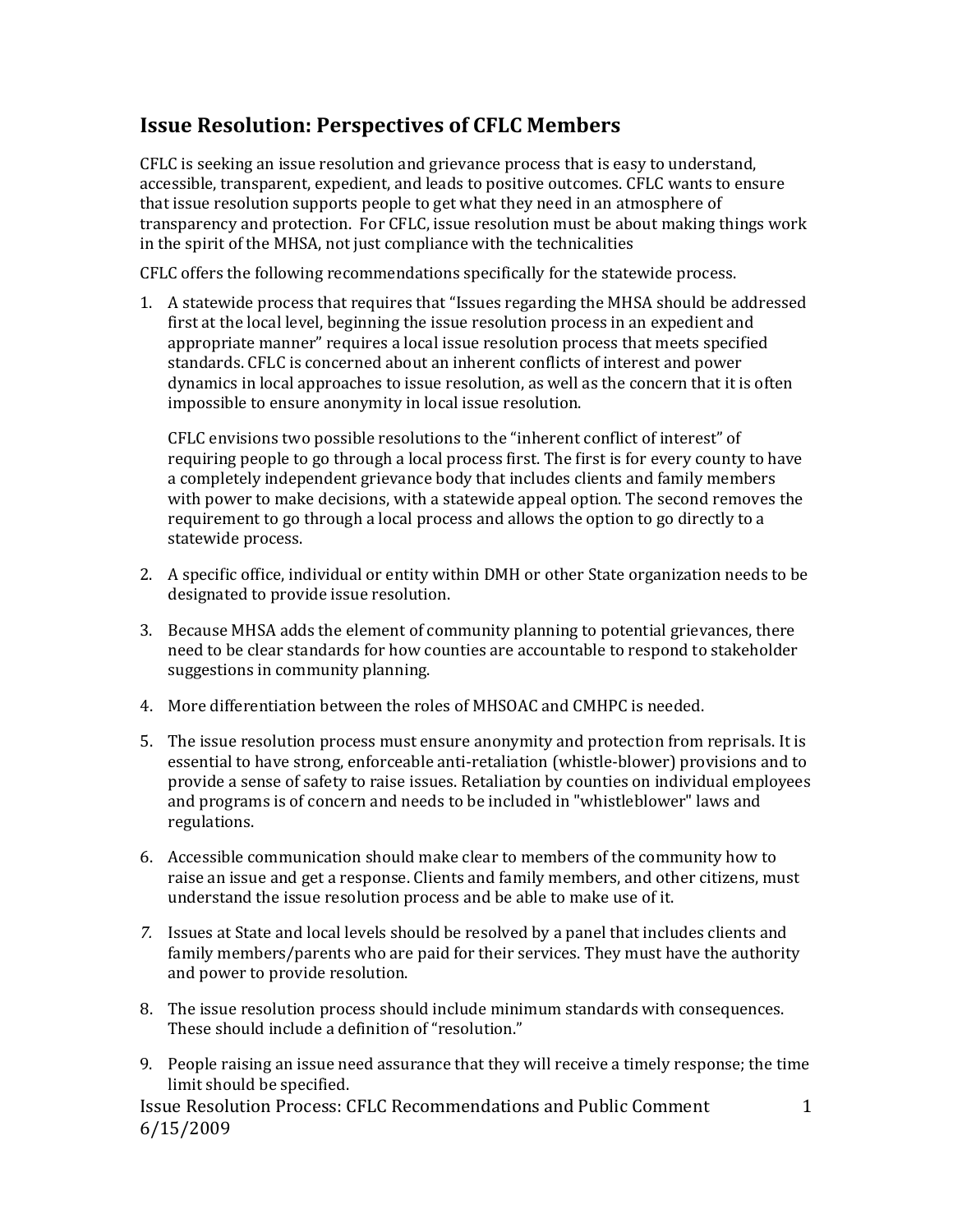- 10. Once an issue resolution process is completed, it is essential to get back to the person so he or she knows what action has been taken.
- 11. Technical assistance to clients and family members to assist them with issue resolution should be available. This assistance could involve examples, estimated appropriate timeframes, information about available resources, etc.
- 12. There should be available an 800 number for people who want to raise issues.
- 13. There is a need for more thought about integrating and differentiating mechanisms to give feedback about mental health services. MHSA can present issues that need to be handled in a different way from MediCal specialty mental health procedures. Issue resolution processes needs to address these differences and also should be easily generalized for broad mental health funding. Clients and families receiving services with multiple, blended, overlapping or evolving funding sources need an understandable, streamlined way to raise and resolve issues.
- 14. Consideration should be given to distinct review processes for concerns about services and for concerns about system issues (planning, plans, funding, etc.). Both require an independent mediation that has a timely outcome.
- 15. There need to be mechanisms to evaluate the effectiveness of issue resolution; evaluation should be based on the perception of clients and family members. Consumer and family member evaluation should also be applied to funding for programs.
- 16. An effective issue resolution process requires complete independence from the mental health department.
- 17. The county should inform the public about what kinds of grievances have been filed, how many were resolved within required timeframes, as well as the specific resolutions and outcomes and any policy or practice changes that were made as a result. The policy should specify that the county keep this documentation for some prescribed period of time and make the information public, including actively distributing the information on a regular basis. There needs to be consequences if the county receives consistent complaints about a particular issue.
- 18. There need to be clearly established roles and authorities at county levels with all local review bodies (mental health commissions, etc.) so that clients and family members are assured that they may bring their concerns to have them treated with legitimacy and in an atmosphere that prevents reprisals.
- 19. Consideration should be given to establishing Issue Resolution Boards, with representation from several counties.
- possible. 20. Local issue resolution should be consistent from county to county, to the extent
- 2 1. There need to be strategies to address situations when the root of the problem is political. An example is a favored agency that continues to receive funding despite a history of complaints.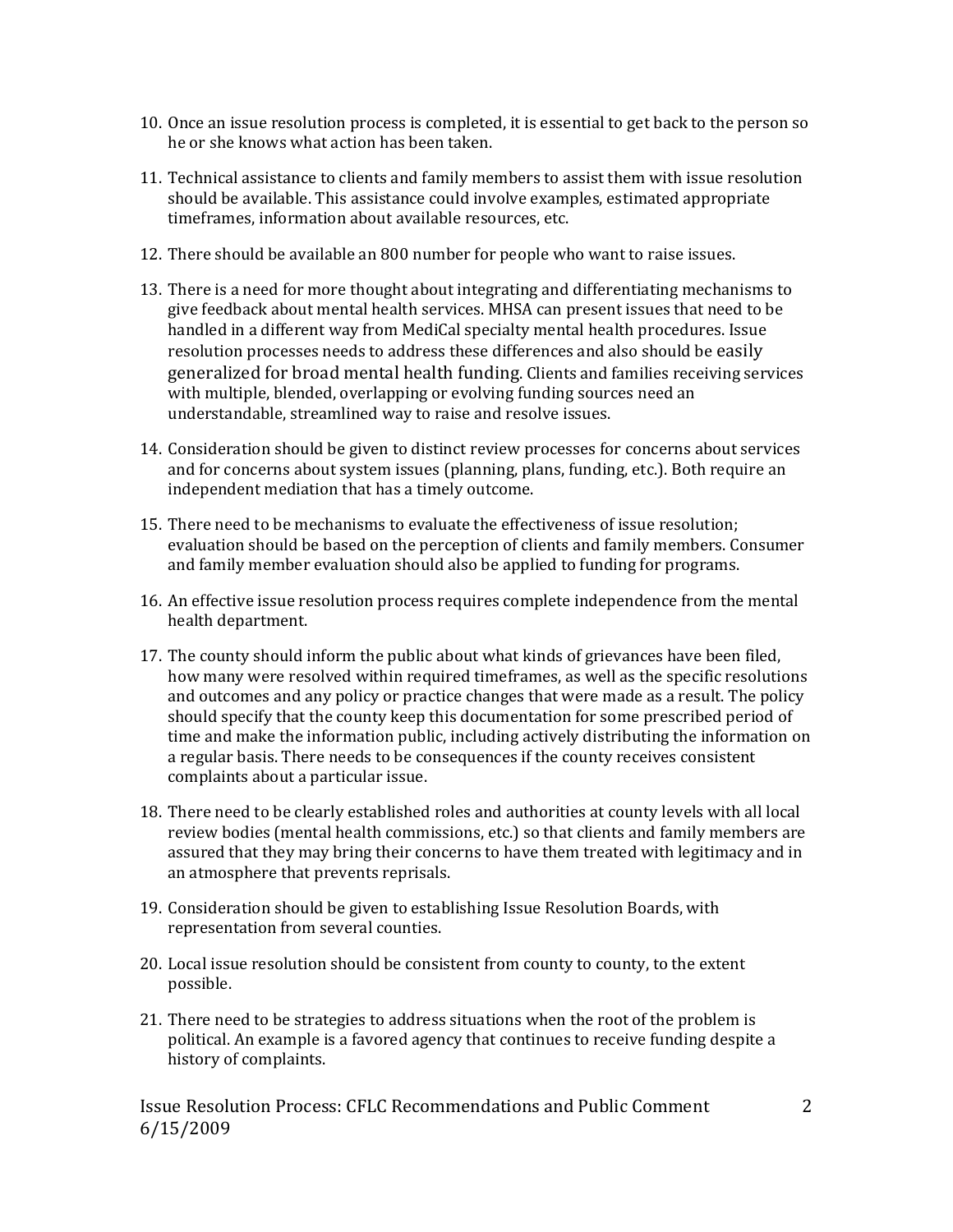22. Clients and family members who have problems at the local level should be connected with local consumer and family organizations to help advance their issues as well as to provide the benefits of peer support along the way and afterwards.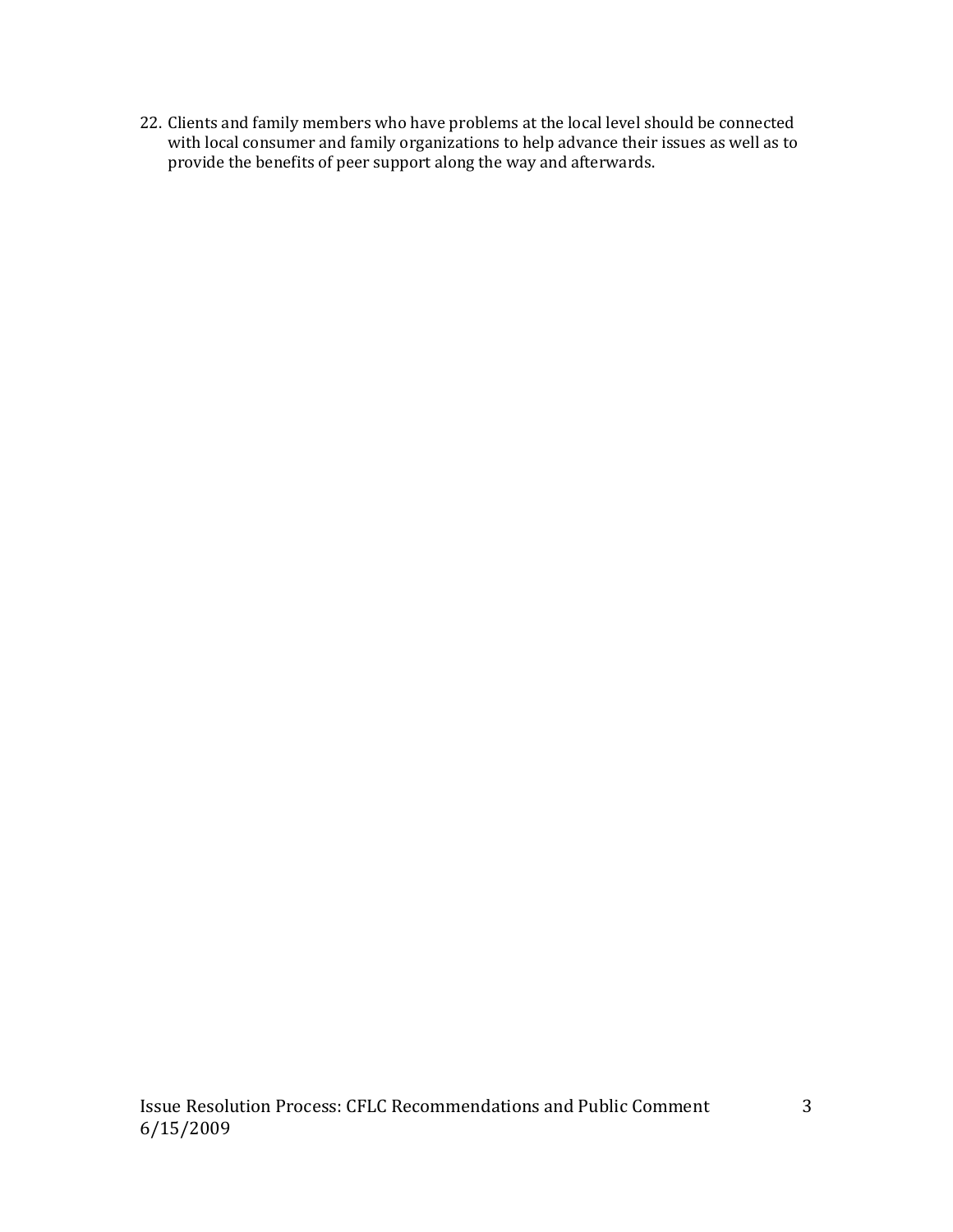## **Public Comments: Issue Resolution Process**

The following is a summary of comments from members of the public, offered at CFLC meetings. Please also refer to included written public comment on the draft Issue Resolution process provided by members of the public.

#### **Public Comment: How to Proceed to Finalize Issue Resolution Process**

- There are serious breakdowns in the stakeholder process at local and statewide levels. Clients are being disrespected and there is a complete lack of trust. This is grounds for a major grievance. None of this [the MHSA] would exist if we didn't exist. Government entities feel pressured from up above to move things forward and feel they have more knowledge base than we do, so we're getting blown off.
- Statewide representatives have a concern, similar to the concerns about the MOU, that they were not represented in the development of the policy. For both issues, most clients and family members who contributed were employees of a State agency. They didn't represent their constituency in the same way that we do. Going forward, we would like to have statewide representatives included. While we appreciate being able to give comments, it is much better to be part of the development in the first place
- We need more time to give input. I sent out to statewide request to get input for this call, people felt it was too short notice. We have all those people out there but need time to get their perspectives.
- The CMHDA Social Justice Committee is asking the CMHDA Governing Board to ask DMH to extend the time for comments on issue resolution to July 31. The extension would allow the Social Justice Committee to work with other stakeholders and counties to develop principles for both the county and State issue resolution processes. The extension would also provide an additional three months for DMH to hear directly more perspectives from stakeholders. The CMHDA Social Justice Advisory Committee, whether or not the deadline is extended, is committed to develop principles for local issue resolution and to ensure that these are aligned with the statewide process. [Note: the CMHDA Governing Board voted on 5/14 to support the recommendation of its Social Justice Committee.]
- OAC could recommend that the DMH keep the issue resolution process open until July 31, 2009 to allow more deliberations with stakeholders on State and local processes. Currently there are not minimum standards or principles for local processes. Since the proposed statewide process first step is to see if the local process was followed, the State process is premature without more developed local approaches.
- not the public. You're the OAC." • OAC should ask for as much time as it needs to give input to the issue resolution process. "OAC shouldn't be worried about the deadline for public comment. You're
- The work of the CFLC and other OAC committees doesn't necessarily filter down to local levels. OAC can play a major role in driving a common vision for MHSA. Shared grievance and issue resolution needs to be part of that. There needs to be integration of these issues.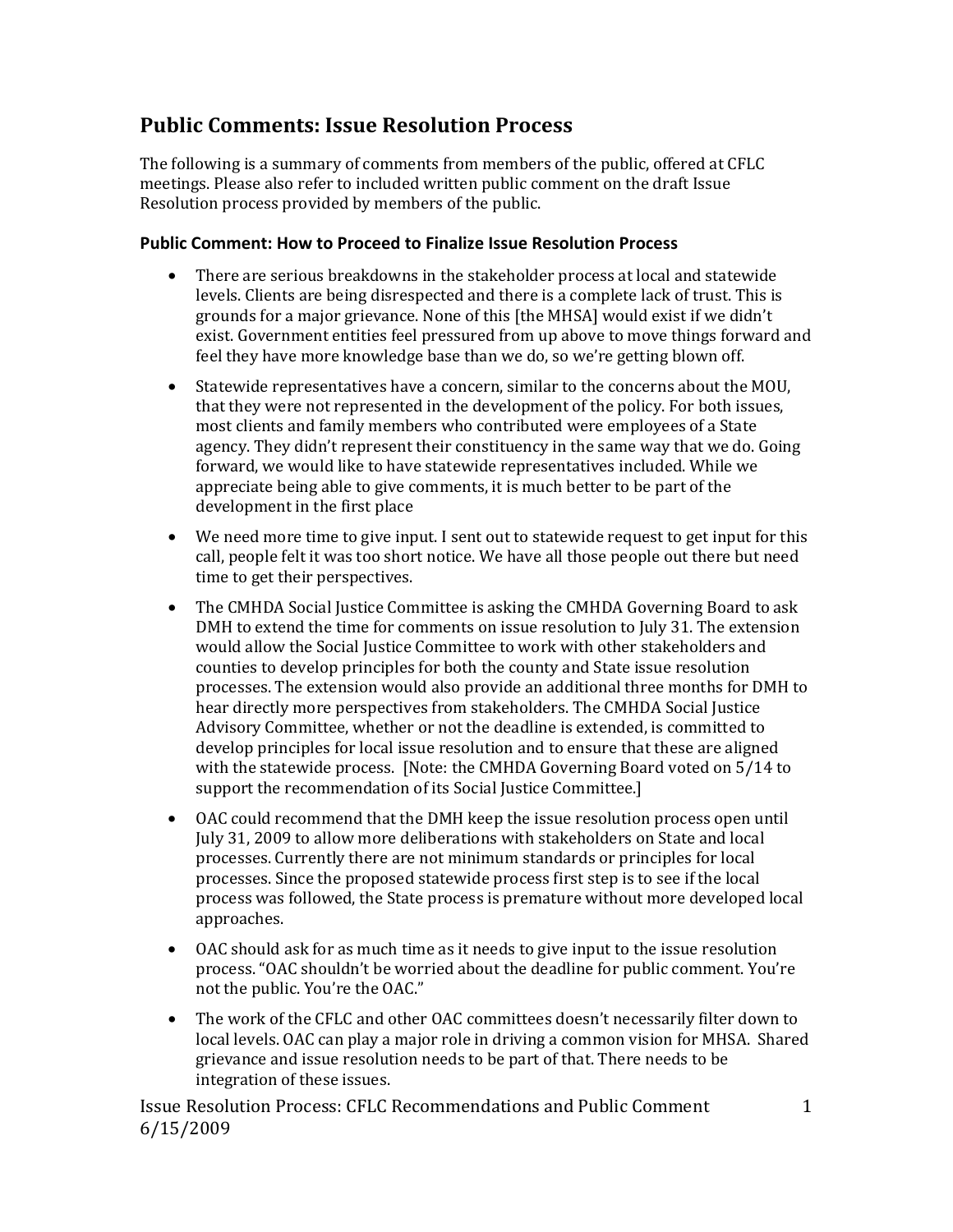- There should be input about the issue resolution process from stakeholders who are not aligned with any organization.
- CFLC ought to take a very strong role. It would be very helpful for CFLC to recommend how to get more effective client and family member voice at local and statewide levels.
- The perception exists that issue resolution is what OAC is supposed to do. How do we make sure that the OAC stays an independent body? We need an ombudsman.

#### **Public Comment: DMH Statewide Issue Resolution Process**

- The statement that the local process must first be exhausted before statewide process can be initiated needs to be re-written. Anonymity is impossible in a local grievance process. Retaliation is an ever-present threat when consumers bring forward an issue. A State-level process can't be a closed loop where the person complaining must go from county to State with the expectation that the State will resolve it. There needs to be an independent State office that can receive and investigate State-level complaints.
- If issue filer has exhausted local issue resolution process, a third party independent entity should be funded to deal with MHSA issues on a State level.
- The proposed issue resolution process is more applicable to planning than to services. There might be a need in MHSA for a specific service grievance.
- Resolution of issues should include submission to leaders of the Legislature to increase transparency.

#### **Public Comment: General (State and Local) Resolution Process**

- If the issue resolution process is really impartial, the dam will burst. You cannot imagine how many grievances there will be. This body needs to be well staffed and well funded.
- The issue is for OAC to drive everyone to live up to some of the key issues of MHSA, including community engagement. The proposed issue resolution process is more focused on compliance than on quality improvement. Do we need to assess whether services fit MHSA requirements? Examples include MHSA jobs not going to clients and family members or Full-Service Partnership housing in Board and Cares. These might be examples of violations of the letter or spirit of the MHSA.
- There should be State and local processes with formal and informal components.
- The public needs easy access to user-friendly information to support their ability to file a grievance, including anonymously. People need to be able to get the information they need easily, clearly, obviously, and anonymously.
- Issue filers should be able to designate an advocate to represent them. This advocate can be affiliated with an organization or unaffiliated.
- The issue filer should be able to submit the issue electronically, in writing or in person.